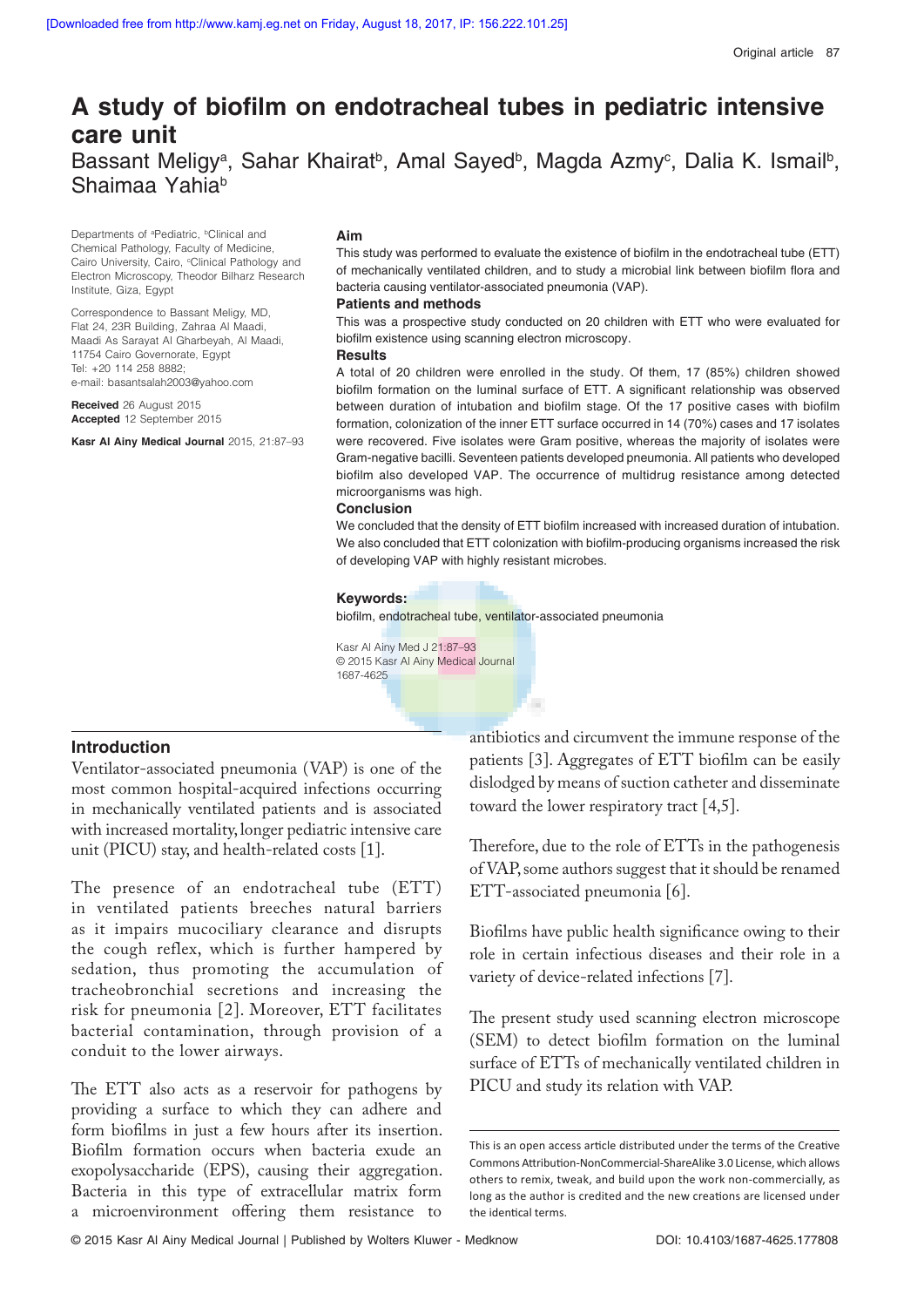### **Patients and methods**

This was a prospective study conducted at the PICU of Cairo University Children Hospital during the period from November 2012 to May 2013.

Twenty children between 1 month and 4 years of age, who were intubated and mechanically ventilated for more than 48 h in the PICU, were included in the study. All patients who developed pneumonia within 48 h of intubation were excluded.

Data collection at the time of admission to the PICU included admission date to PICU, age, sex, underlying diseases, date of endotracheal intubation and mechanical ventilation, surgical procedures, details of antibiotic therapy, steroid usage, and duration of hospital stay.

The diagnosis of VAP in our study was based on the appearance of new or progressive lobar infiltrates more than 48 h after intubation, and two or more of the following minor criteria: fever, leukocytosis/ leukopenia, and purulent respiratory secretions confirmed microbiologically [8]. Microbiological criteria included a positive Gram stain (>10 polymorphonuclear cells/ low-power field, <10 squamous epithelial cells per low-power field, and >1 bacteria/oil immersion field with or without the presence of intracellular bacteria) and quantitative endotracheal aspirate culture showing more than  $10^5$  CFU/ml [9,10].

Laboratory investigations included complete blood picture, C-reactive protein, and endotracheal aspirate once VAP is suspected.

The aim and nature of the study was explained to each parent before inclusion. Informed written consent was obtained from parents or caregivers before enrollment. The study design conformed to the requirements of latest revision of Helsinki Declaration of Bioethics (2008). The Scientific Research Committee of Pediatrics Department, Faculty of Medicine, Cairo University, revised and approved the study design.

### **Collection of endotracheal tubes**

The range of tube duration in our patients was not less than 2 days and not more than 10 days, with a mean range of 4.7 days. ETT internal diameter size ranged from  $3.5$  to  $5.5$  mm. All ETT tubes were not cuffed. The outer surface of the tubes was cleaned.

A 1-cm cross-sectional segment of the ETT corresponding to the subglottis was cut with a sterile knife. The lowermost 1-cm segment was divided horizontally into two 0.5 cm segments. One half of the segment (0.5 cm) was fixed in 3% glutaraldehyde and cacodylate (readily prepared available from Electron Microscope Unit of Theodor Bilharz Institute) and sent for SEM. The other half was sent for microbiological culture to the microbiology laboratory of the Pediatrics Hospital, Cairo University.

## **Microbiological study of the endotracheal tube**

Swabs of the internal surface of the other 0.5 cm segment were inoculated onto blood, MacConkey's, and chocolate agar media and incubated aerobically at 37°C for 24 h.

Antibiotic susceptibility of microorganisms isolated from quantitative endotracheal aspirate (ETA) cultures was tested using the Kirby-Bauer disk diffusion method, on Mueller–Hinton (Oxoid) agar plates in accordance with the Clinical and Laboratory Standard Institute (CLSI) guidelines [11].

The extended spectrum  $\beta$ -lactamase (ESBL) phenotypic screening and confirmatory tests were carried out according to CLSI guidelines.AmpC  $\beta$ -lactamases were screened using the standard disk  $diffusion$  test using  $30$ - $\mu$ g cefoxitin disks. Isolates with zone diameters of less than 18 mm were considered AmpC positive [12]. Gram-negative bacilli (GNB) were defined as multidrug-resistant (MDR) when they showed resistance to three or more antimicrobial classes [13].

Isolated *Staphylococcus* strains were tested for methicillin resistance using cefoxitin (FOX:  $30 \mu g$ ) for prediction of *mecA* gene-mediated methicillin resistance in the *Staphylococcus* spp., as recommended by CLSI [14].

In addition, *Staphylococcus* strains were tested for resistance using the following disks: penicillin G, cefazolin, amoxicillin/clavulanic acid, ceftazidime, ceftriaxone, cefotaxime, erythromycin, clindamycin, amikacin, gentamicin, ciprofloxacin, doxycycline, vancomycin, and trimethoprim/sulfamethoxazole (Mast Diagnostics, Merseyside, UK).

All media, biochemical reactions, and susceptibility testing were quality controlled usingAmerican Type Culture Collection (ATCC) 25922 *Escherichia coli*, *Pseudomonas aeruginosa* ATCC 27853, and *Staphylococcus aureus* ATCC (25923) as reference strains.

### **Preparation for scanning electron microscopy**

The 0.5 cm segment collected from the patients for electron microscopic study was fixed for 2 h in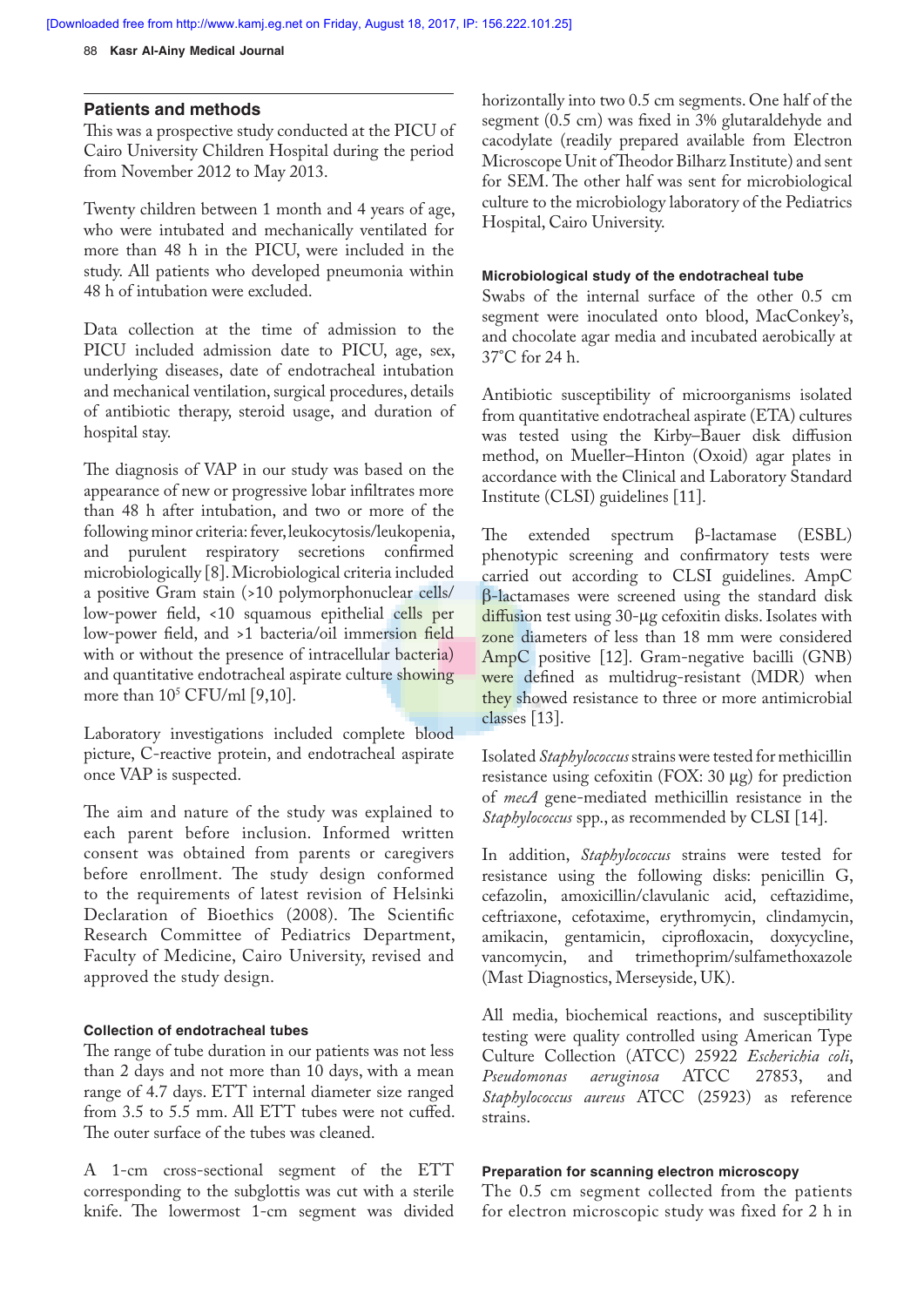equal volumes of glutaraldehyde 4% and cacodylate 0.2. It was then washed in equal volumes of saccharose 0.4 and cacodylate 0.2 for 2 h and postfixed in osmium 2% and cacodylate 0.3 for 1 h. Thereafter, it was washed with distilled water and gradually dehydrated in different concentrations of ethyl alcohol for 5 min each (30, 50, 70, and 90%) and then in absolute alcohol 100% for 10 min three times. Specimens were examined with Philips XL30 (Philips, Eindhoven, Netherlands) SEM operated at 10–30 kV, at the Electron Microscopy Unit of Theodor Bilharz Research Institute.

The biofilm formation (its existence and extent on the surface) was reported and graded using a 1–3 integer scale [15].

Grade 1 shows microcolony formation and the beginning of glycocalyx production with few scattered organisms. The beginning of secretion of EPS will attract and coalesce more microbes. Grade 2 shows increased amount of the EPS forming sheets trapping organisms, with large microbial aggregates, established microcolonies, and multidimensional structures and growth. Grade 3 shows a fully mature biofilm as high as a fewmillimeters pillar-like structures of cells embedded in copious amounts of extracellular polymeric matrix containing thousands of bacteria. Cells embedded in glycocalyx form gross structures resembling towers and mushrooms. Open channels are interspersed between microcolonies resembling the primitive circulatory system [16,17].

### **Statistical methods**

Statistical analysis was performed using SPSS-17 software (SPSS Inc., Chicago, Illinois, USA). The following tests were used: frequency distributions, percentage distributions, mean ± SD, Spearman's coefficients for correlations, and Cohen's K test for inter-rater agreement. *P*-values less than 0.05 were considered significant.

### **Results**

ETTs were retrieved from 20mechanically ventilated children (12 boys and 8 girls) between 1 month and 4 years of age. Clinical characteristics of the patients are tabulated in Table 1.

The duration of intubation before ETT collection was between 2 and 10 days (mean 5.15 days).

Duration of intubation was as follows: three cases were intubated for 10 days, one case for 8 days, two cases for

|  |  |  | Table 1 Clinical characteristics of patients |  |  |
|--|--|--|----------------------------------------------|--|--|
|--|--|--|----------------------------------------------|--|--|

| Variables                       | $N$ (%) ( $N = 20$ ) |
|---------------------------------|----------------------|
| Age (mean $\pm$ SD) (months)    | $12.75 \pm 16.6$     |
| Sex                             |                      |
| Female                          | 8(40)                |
| Male                            | 12 (60)              |
| Antibiotic intakes              | 20 (100)             |
| Antacid intake                  | 5(25)                |
| PRISM III score (mean $\pm$ SD) | $7 \pm 6.5$          |
| Cause of intubation             |                      |
| Cardiac                         | 10(50)               |
| Neurologic                      | 6(30)                |
| Respiratory                     | 2(10)                |
| Sepsis                          | 2(10)                |

7 days, four cases for 5 days, four cases for 4 days, two cases for 3 days, and three cases for 2 days. All patients received antibiotics.

### **Results of scanning electron microscope**

Seventeen (85%) tubes showed biofilm formation on luminal surfaces of ETT, whereas three (15%) tubes showed no biofilm formation. Two (11.7%) cases were of grade 1, four (23.5%) cases were of grade 2, and 11 (64.7%) cases were of grade 3 (Figs. 1–4).

A statistically significant correlation was observed between duration of intubation and biofilm stage  $(P = 0.0005)$ .

Correlation of biofilm formation with other factors such as sex, antibiotic therapy, and antacid administration was not statistically significant  $(P > 0.05)$ .

### **Results of endotracheal tube culture**

Of the 17 positive cases with biofilm formation, colonization of the inner ETT surface was detected in 14 (70%) cases, and 17 isolates were recovered (11 patients revealed a single isolate and three patients revealed two isolates). Five isolates were Gram positive, coagulase-negative *Staphylococcus* (CONS) (29.4%), whereas the majority of isolates wereGNB: *Klebsiella* spp., six (35.3%) isolates; *Acinetobacter* spp., four (23.5%) isolates; *Pseudomonas* spp., one (5.88%) isolate; and *Proteus* spp., one (5.88%) isolate.

### **Results of quantitative ETA culture**

Seventeen (85%) patients fulfilled the criteria for the diagnosis of VAP. These 17 (85%) children were confirmed by positive endotracheal aspirate cultures. A total of 22 isolates were recovered: 12 (70.6%) patients revealed a single isolate and five (29.4%) patients revealed two isolates. The diversity of microbes isolated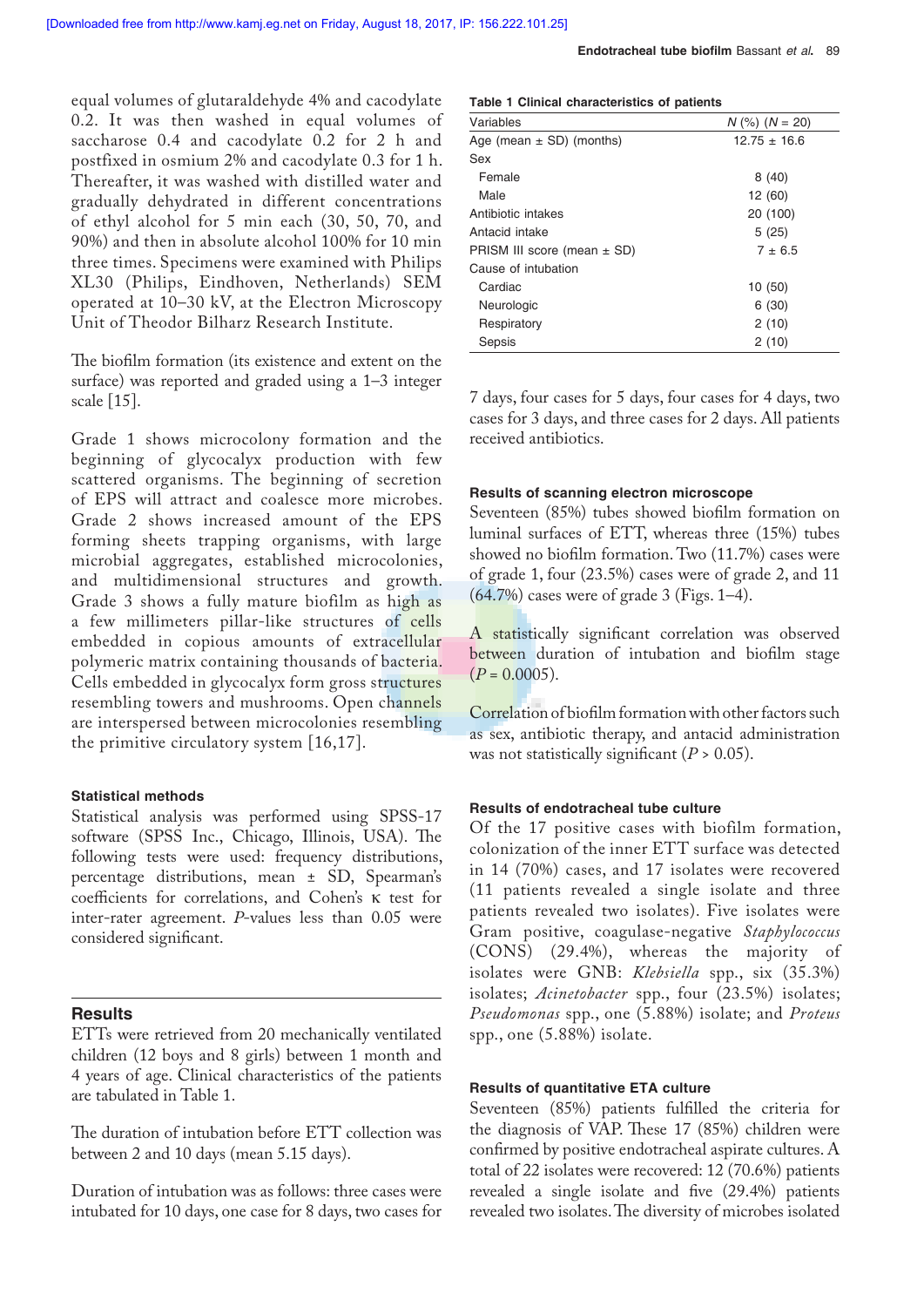#### 90 **Kasr Al-Ainy Medical Journal**

#### **Figure 1**



Scanning electron micrograph of an endotracheal tube with no evidence of bacterial biofilm (×3000). The duration of intubation was 48 h.

#### **Figure 3**



Scanning electron micrograph of an endotracheal tube showing (grade 2) biofilm  $(x600)$  with sheets of exopolysaccharide and a number of trapped cocci. The duration of intubation was 3 days.

from quantitative ETA cultures was as follows: eight (36.36%) *Klebsiella* isolates, four (18.18%) *Acinetobacter*  isolates, three (13.6%) *Pseudomonas* isolates, and two (9.1%) isolates of *Proteus*, in addition to five CONS isolates (22.7%).

No fungal infection was reported during this study.

### **Relationship between biofilm formation and ventilator-associated pneumonia**

All patients who developed biofilm also developed VAP, and in the three (15%) children who had negative endotracheal aspirate culture results no biofilm was observed on their ETTs by means of SEM. This was translated statistically by a 100% agreement **Figure 2**



Scanning electron micrograph of an endotracheal tube at higher magnification showing (grade 1) bacterial biofilm (×2400) with scattered large cocci. The duration of intubation was 2 days.

#### **Figure 4**



Scanning electron microscope of an endotracheal tube showing (grade 3) mixed biofilm with homogenous exopolysaccharide completely surrounding the cocci and trapping some bacilli over its surface (×600). Cells embedded in glycocalyx forming gross structures resembling towers and mushrooms; the duration of intubation was 9 days.

between biofilm formation and ETA culture results (Cohen's  $\kappa = 1$ ).

### **Relationship between pathogen on endotracheal tube and aspirate culture**

Among the VAP-positive patients, nine samples had the same pathogen both on the inner surface of ETTs and in the endotracheal aspirate, which accounted for 52% of the positive cultures from ETTs. Five (29.4%) samples of ETA cultures showed one organism phenotypically similar to ETT inner surface culture. Three samples gave positive ETA culture but negative ETT culture.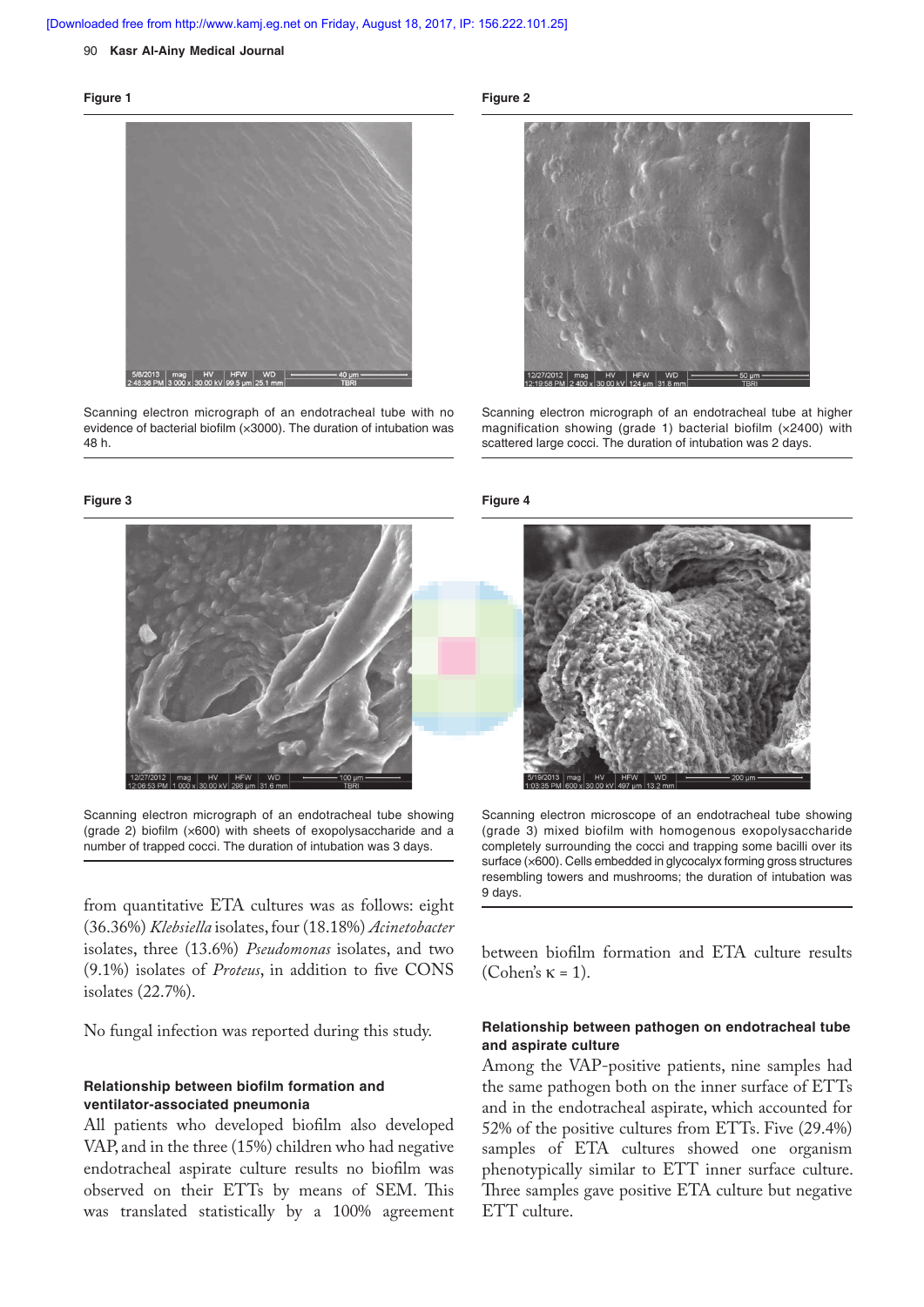### **Results of antimicrobial susceptibility testing**

Among CONS isolates, methicillin resistance was detected in 60% of isolates. Results of sensitivity testing to the other antibiotic disks were as follows: vancomycin, 100%; doxycycline, 100%; trimethoprim sulfamethoxazole, 60%; ciprofloxacin, 40%; amikacin, 20%; penicillin, 0%; erythromycin, 0%; and clindamycin, 0%.

For the Gram-negative isolates, susceptibility was as follows: carbapenems, 41.1%; ciprofloxacin, 64.7%; trimethoprim sulfamethoxazole, 29.4%; gentamicin, 35.2%; amikacin, 17.6%; cefoxitin, 11.7%; however, susceptibility to ampicillin–sulbactam, cefepime, cefotaxime, ceftriaxone, ceftazidime, piperacillin, piperacillin tazobactam, and cefoperazone/sulbactam was 0%. For the GNB, ESBL production was detected in 100%, whereas AmpC production was detected in 88.2%. Among the isolates of GNB, 70.5% were MDR. MDR was found in 75% of *Acinetobacter*, 66.6% of *Pseudomonas*, 62.5% of *Klebsiella*, and 100% of *Proteus* isolates.

### **Discussion**

Biofilm is considered the new paradigm of infection, especially associated with implants of prostheses, tubes, or catheters, such as the ETT. It has been estimated that up to 80% of all infections worldwide are biofilm related [18].

The presence of the ETT undoubtedly favors microbial colonization, thus contributing to the development of biofilm, which may explain the occurrence of pneumonia.

In this study, biofilm formation was observed on 85% (17/20) of inner surfaces of collected ETTs using SEM. These results are in accordance with previous studies that reported a high prevalence of biofilm formation on ETT  $[12,19-21]$ , in which biofilm formation was observed on 80–100% on the inner surfaces of collected ETTs using SEM.

The temporal relation between biofilm stage and intubation duration was significantly observed in this study, in which higher staging of biofilm was related to increase in the duration of intubation  $(P = 0.0005)$ .

Our findings are in accordance with those of another study [22]. They used SEM to investigate microbial biofilms on luminal surfaces of ETTs removed from neonates. They found that biofilm architecture became more mature and complex if the duration exceeded 3 days.

In contrast with our study, Wilson *et al*. [23] performed a study on 32 adults and found that the duration of intubation had no relationship with biofilm stage.

The microbial link between biofilm formation and VAP development was very prominent in this study. The diagnosis of VAP was clinically and microbiologically (by positive ETA cultures) confirmed in all patients with positive biofilm formation detected by means of SEM. This was translated statistically by 100% agreement between biofilm formation observed by means of SEM and VAP development ( $\kappa = 1$ ).

Similar results were observed in another study by Adair *et al.* [24], who observed that 70% of patients with VAP had identical pathogens from both ET biofilm and ETA and that these microbes exhibit significant antibiotic resistance.

The types of causative microorganisms depend mainly on the duration of mechanical ventilation and prior antibiotic use, particularly broad-spectrum antibiotics. After prolonged mechanical ventilation and the extensive use of antibiotics, potentially drug-resistant bacteria become prominent causes of VAP and are associated with significantly poorer prognoses [25].

The ESKAPE pathogens (i.e. *Enterococcus faecium*, *S. aureus*, *Klebsiella pneumoniae*, *Acinetobacter baumannii*, *P. aeruginosa*, and *Enterobacter* spp.) play a crucial role in the development of VAP and were reported to reach 80% of all VAP episodes [26]. These organisms survive unfavorable hospital environments, such as desiccation, nutritional starvation, and antibiotic treatment; it is postulated that their persistence stems from their capacity to colonize medical devices.

In the current study, the authors found that the most prevalent isolates in quantitative ETA cultures were GNBs (77.3%) such as *Klebsiella*, *Acinetobacter*, Pseudomonas, and Proteus spp., whereas Grampositive organisms accounted for 22.7% represented by CONS.

Ying *et al.* [27] detected that the majority (77%) of isolated pathogens from neonatal VAP were GNB and the most frequently isolated organisms were *Klebsiella* (20%), *Stenotrophomonas maltophilia* (18%), and *Acinetobacter* (13%).

CONS constituted 22.7% of all isolates obtained from ETA cultures from VAP patients, and they were the sole agent in 80%. Although the exact role of CONS in the pathogenesis of VAP is not well known, several studies demonstrated the presence of CONS in ETT biofilms  $[5]$ .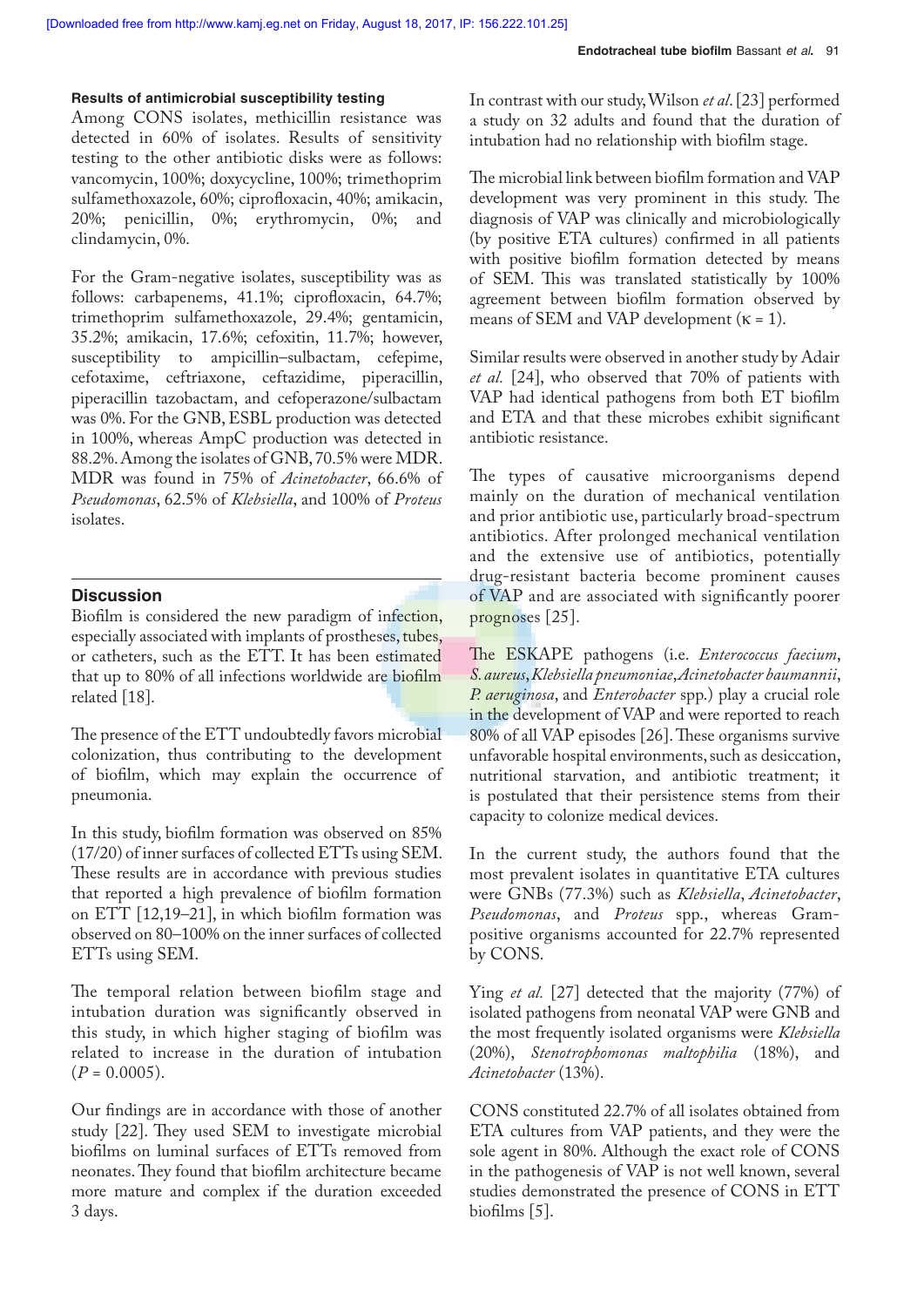### 92 **Kasr Al-Ainy Medical Journal**

Microbial match between ETT biofilm culture and quantitative ETA culture was high, with concordance of nine (52%) samples: five samples showed phenotypic resemblance and three cases showed negative ETT culture.

This finding is in accordance with the results of Gil-Perotin *et al.* [19], who stated that, in 56% of cases, the same organisms could be identified in ETA and ETT cultures.

In the current study, the frequency of polymicrobial infection was present in five  $(29.4%)$  VAP patients.

Several researchers estimated that polymicrobial infections accounted for 20–60% of VAP [23].

Increased antibiotic resistance of ETT biofilm-forming organisms is a result of the combination of various factors, such as the selection of more resistant microorganisms, physiological adaptations such as the low rate of multiplication, and the production of EPS [28].

In the current study, antimicrobial resistance rate was alarming in the clinical isolates obtained from VAP patients. The organisms detected in the present study were highly resistant strains; MDR GNB represented 70.5% of the studied isolates. Moreover, ESBL and AmpC production were detected in 100 and 88.2% of GNB, respectively. Among isolates of CONS, methicillin resistance was detected in 60% of cases.

Summaiya and Urmi [29] estimated that 66% of the isolates in their study were MDR, with *A. baumannii* showing the higher rates of MDR, followed by *Klebsiella* spp., *E. coli*, and *S. aureus.*

Chun *et al.* [30] also reported a high rate of MDR in biofilm-associated infections, particularly among *P*. *aeruginosa*, *K*. *pneumoniae*, *Enterobacter*, and *Serratia*  isolates.

Our study supports the claim that it is ETT-associated pneumonia rather than VAP that causes the major concern. It paves the way for other studies comparing the efficacy of different materials of ETTs to prevent biofilm adhesions, thus preventing VAP. The small sample size is the main limitation of the study.

### **Conclusion**

We concluded that the density of ETT biofilm increased with increased duration of intubation. We also concluded that ETT colonization with biofilm-producing organisms increased the risk of developing VAP with highly resistant microbes.

### **Acknowledgements**

K.S. and S.A. conceived the study, and participated in its concept, design and definition of intellectual content. S.A. performed the clinical part of the study, and prepared the manuscript. M.B. carried manuscript preparation editing and review. Y.S. carried out the processing of the ETT for preparation for electron microscopy and literature research. K.I.D. carried out the microbiological analysis of the samples and helped in data acquisition and analysis. M.M. performed the work of SEM and statistical analysis. All authors read and approved the final manuscript.

### **Financial support and sponsorship** Nil.

**Conflicts of interest** 

There are no conflicts of interest.

#### **Reference s**

- **1** Berra L, Coppadoro A, Bittner EA, Kolobow T, Laquerriere P, Pohlmann JR, *et al.* A clinical assessment of the Mucus Shaver: a device to keep the endotracheal tube free from secretions. Crit Care Med 2012; **40**:119–124.
- **2** Craven DE, Steger KA. Epidemiology of nosocomial pneumonia. New perspectives on an old disease. Chest 1995; **108**:1S–16S.
- **3** Maddula VS, Zhang Z, Pierson EA, Pierson LS. Quorum sensing and phenazines are involved in biofilm formation by Pseudomonas *chlororaphis* (*aureofaciens*) strain 30–84. Microb Ecol 2006; **52**:289–301.
- **4** Coppadoro A, Bittner E, Berra L. Novel preventive strategies for ventilator-associated pneumonia. Crit Care 2012; **16**:210.
- **5** Vandecandelaere I, Matthijs N, Nelis HJ, Depuydt P, Coenye T. The presence of antibiotic-resistant nosocomial pathogens in endotracheal tube biofilms and corresponding surveillance cultures. Pathog Dis 2012; **69**:142–148.
- **6** Pneumatikos IA, Dragoumanis CK, Bouros DE. Ventilator-associated pneumonia or endotracheal tube-associated pneumonia? An approach to the pathogenesis and preventive strategies emphasizing the importance of endotracheal tube. Anesthesiology 2009; **110**:673–680.
- **7** Zur KB, Mandell DL, Gordon RE, Holzman I, Rothschild MA. Electron microscopic analysis of biofilm on endotracheal tubes removed from intubated neonates. Otolaryngol Head Neck Surg 2004; **130**:407–414.
- **8** Rello J, Gallego M, Mariscal D, Sonora R, Valles J. The value of routine microbial investigation in ventilator-associated pneumonia. Am J Respir Crit Care Med 1997; **15**:196–200.
- **9** Dominic RM, Prashanth HV, Shenoy S, Baliga S. A clinic-microbiological study of ventilator-associated pneumonia in a tertiary care hospital. Int J Biol Med Res 2012; **3**:1651–1654.
- **10** Koenig SM, Truwit JD. Ventilator-associated pneumonia: diagnosis, treatment, and prevention. Clin Microbiol Rev 2006; **19**:637–657.
- **11** Clinical Laboratory Standards Institute (CLSI). *Performance standards for antimicrobial susceptibility testing. Twentieth Informational Supplement M100-S20 2010; vol. 30: no. 1*. Wayne, PA. Clinical Laboratory Standards Institute (CLSI); 2010.
- **12** Coudron PE, Hanson ND, Climo MW. Occurrence of extended-spectrum and ampC beta-lactamases in bloodstream isolates of *Klebsiella pneumoniae*: isolates harbor plasmid-mediated FOX-5 and ACT-1 AmpC beta-lactamases J Clin Microbiol 2003; **41**:772–777.
- **13** Magiorakos AP, Srinivasan A, Carey RB, Carmeli Y, Falagas ME, Giske CG, *et al.* Multidrug-resistant, extensively drug-resistant and pandrug-resistant bacteria: an international expert proposal for interim standard definitions for acquired resistance. Clin Microbiol Infect 2012; **18**:268–281.